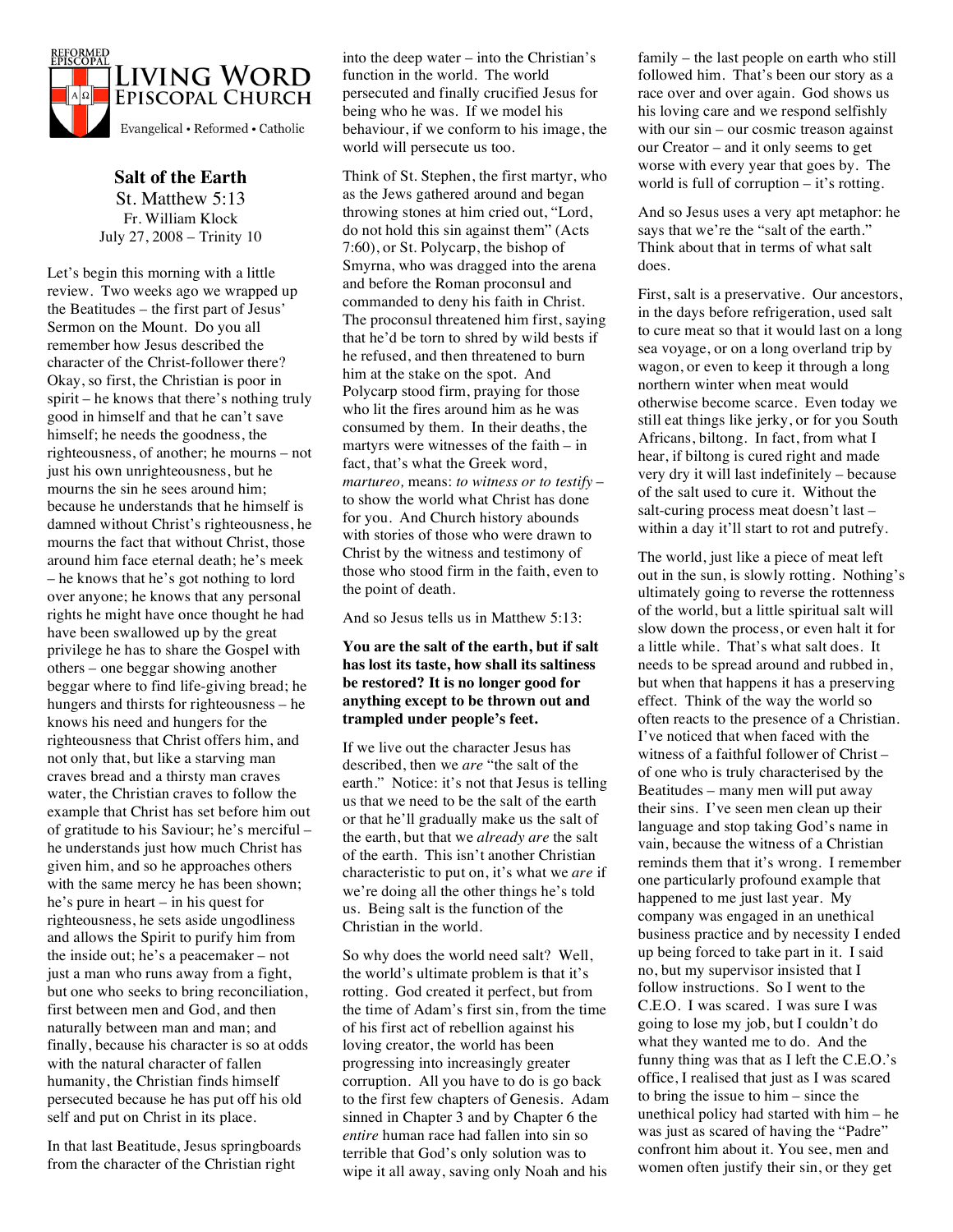so into it that they sear their consciences and reach a point where they no longer see their sin as sin, but when the faithful Christ-follower comes along, he raises the bar, opens their eyes, and shows their sin for what it is – when you see real righteousness in front of you, it tends to re-sensitise your deadened conscience. The Christian's righteousness condemns sinful men and women by example. And that leave the non-Christian with two choices: persecute the Christian to remove the source of condemnation, or follow the Christian's example to avoid it.

Think about the preserving influence that Christians have had on society over the years. England was ripe for a godless revolution just like the one that swept France – the revolution that tried to kill God and the Church – but instead of a revolution a great evangelical revival happened under men like John Wesley and George Whitefield. Why have countries like Canada and the United States managed to retain much of our Christian foundation? Because for centuries Christians were being salt – they were working their way into our society and into our culture. We may be living on borrowed capital at this point, but we have what we have, because our forefathers were the salt that Jesus describes here in St. Matthew's Gospel.

Now salt not only preserves, but it also seasons and flavours. I always loved my grandmother's cooking, but it suddenly changed after my grandfather's third heart attack. He was put on a no-salt diet. And you know what? Butter with no salt in it doesn't have any flavour. Neither do eggs, or vegetables, or meat. It had never occurred to me just how much flavour salt brings out in our food. Without it, everything turns bland.

Jesus tells us in John 10:10, "I came that they may have life and have it *abundantly*." We were once sinners and enemies of God, but he loving redeemed us by the death of Jesus Christ and for that reason we should be a people full of joy! God himself, the one we offended and committed treason against, chose to reconcile us to himself. How much better does it get than that? Well, it does! He not only saved us from punishment and from his own wrath, but he gives us his Spirit to indwell us – to renovate our hearts and minds – to make us new creatures. Remember that one of the fruit

of the Spirit is joy! But as the Spirit works in us, as it plants and grows its fruit in us, the world through us comes to know not only divine joy, but divine love, divine goodness, and divine peace. As God's salt, we flavour an otherwise rotting piece of meat with the characteristics of the Holy Spirit. And the Spirit does this through us in order to point the world to Christ. The ministry of the Spirit is to give witness to Jesus Christ. As Holy Spirit salt we flavour the world so that people can "taste and see that the Lord is good."

Think of our being salt in terms of our speech. In Colossians 4:6, St. Paul tells us, "Let your speech always be gracious, seasoned with salt." What does that mean? Well, in Ephesians 4:29 he also tells us, "Let no corrupting talk come out of your mouths, but only such as is good for building up, as fits the occasion, that it may give grace to those who hear." What's interesting is that Paul tells us this in the context of telling us not to grieve the Holy Spirit. You see, our speech is one of the best measurements of the condition of our spirit. Our speech is capable of doing a lot of harm, but it can also lift the spirits of the discouraged. It can put the whole of life in a new perspective. And, most importantly, it's the vehicle by which Christ is made known – but notice that it's not only by what we say, but by *how* we say it.

Speech is like salt: not enough, and you can't taste the flavour of the food; too much, and all you're left with is the terrible taste of salt – the food is ruined. So just like salt, our speech and our lives should bring out the "flavour" of Jesus Christ. Too much of ourselves – too much of our talk – will ruin the message and leave a bad taste. We need to be like Christ or else people won't be able to tell the difference between the salt and the meat, between the poverty of our witness and the goodness of the Lord Jesus that we're inviting them to taste." So ask yourself, are you imparting the "flavour" of Jesus Christ to the world? Do people see your joy? Do they see God's love and God's peace in you? Does your speech and do you actions build people up? You see, that's what salt does as it witnesses Christ to the world.

But now Jesus asks, "If salt has lost its taste, how shall its saltiness be restored?" It's a good question. I don't really think

Jesus' point was to get into a chemistry lesson with those people gathered there to hear him preach, so I'll keep the chemistry lesson short. Sodium chloride – salt – is one of the most stable chemical compounds there is. Under normal circumstances, salt is salty and salt doesn't change into anything else. It's stable. Salt likes to be salt. Salt stays salt. I think it's likely that the people listening to Jesus knew this. They never expected to open up the salt pot in their house and find that the salt had changed into something else anymore than any of us expect to shake the salt shaker and find anything other than salt coming out. If we are salt – and we *are* salt by the very virtue our being followers of Christ, living out the Beatitudes – we *can't* cease to be salt. And here's the scary implication: If you're not salt – if you're not having a preserving influence on the rotten world around you – then it's probably because you're not really following Christ. You see, this is the same principle we see throughout Holy Scripture. It's not enough to say you're a Christian – you have to actually be one. Your life has to back up your talk. You have to walk the walk. St. James tells us that talk is cheap – he says, "If you want to prove you have faith, show me your works – show me that Jesus has changed your life and your way of living." Jesus tells us that he's the vine and we're the branches – and he says that every branch that doesn't bear good fruit will be cut off and thrown into the fire. *If* you have Jesus, you *will* bear fruit. *If there's no fruit, it's evidence that you don't have Jesus.* If the salt isn't salty, it's not really salt – it's dust and it might as well be thrown out into the road with the other dust.

You see in Jesus day and place they got their salt from the banks of the Dead Sea. But when they scraped it up, they got as much dust as they did salt. Since salt is water-soluble it was pretty easy to separate the two – dust doesn't dissolve in water. So the people understood what Jesus was talking about. Until you separate them, the salt and the dust look pretty much the same – the difference is in the taste and the effect. Dust isn't salty. It doesn't have a preserving influence. It doesn't flavour or add zest – its just dust. So you have to ask: are you salt or are you just worthless dust masquerading as salt? Salt gets used and makes a difference.